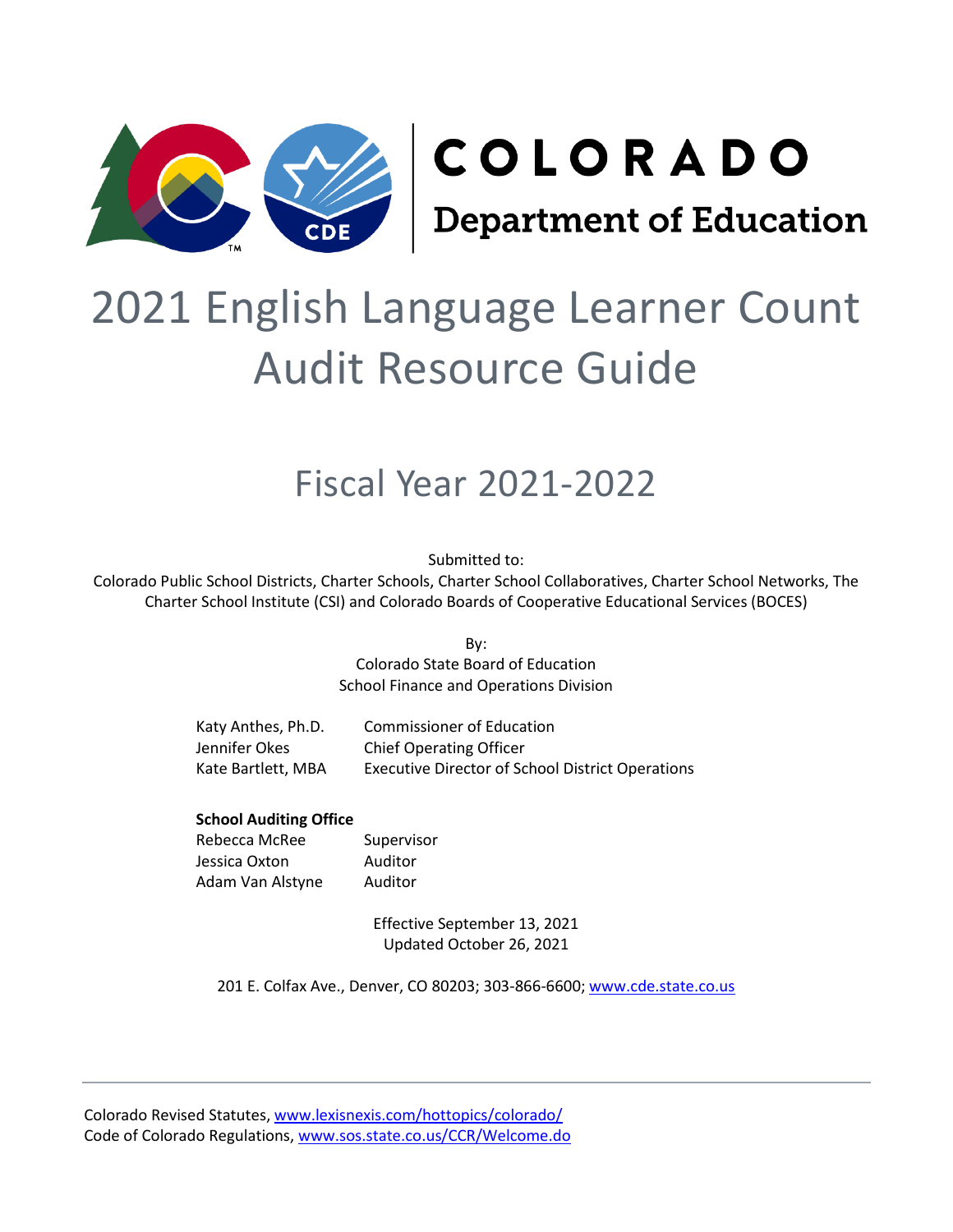

#### ELL Count Audit Resource Guide

## Contents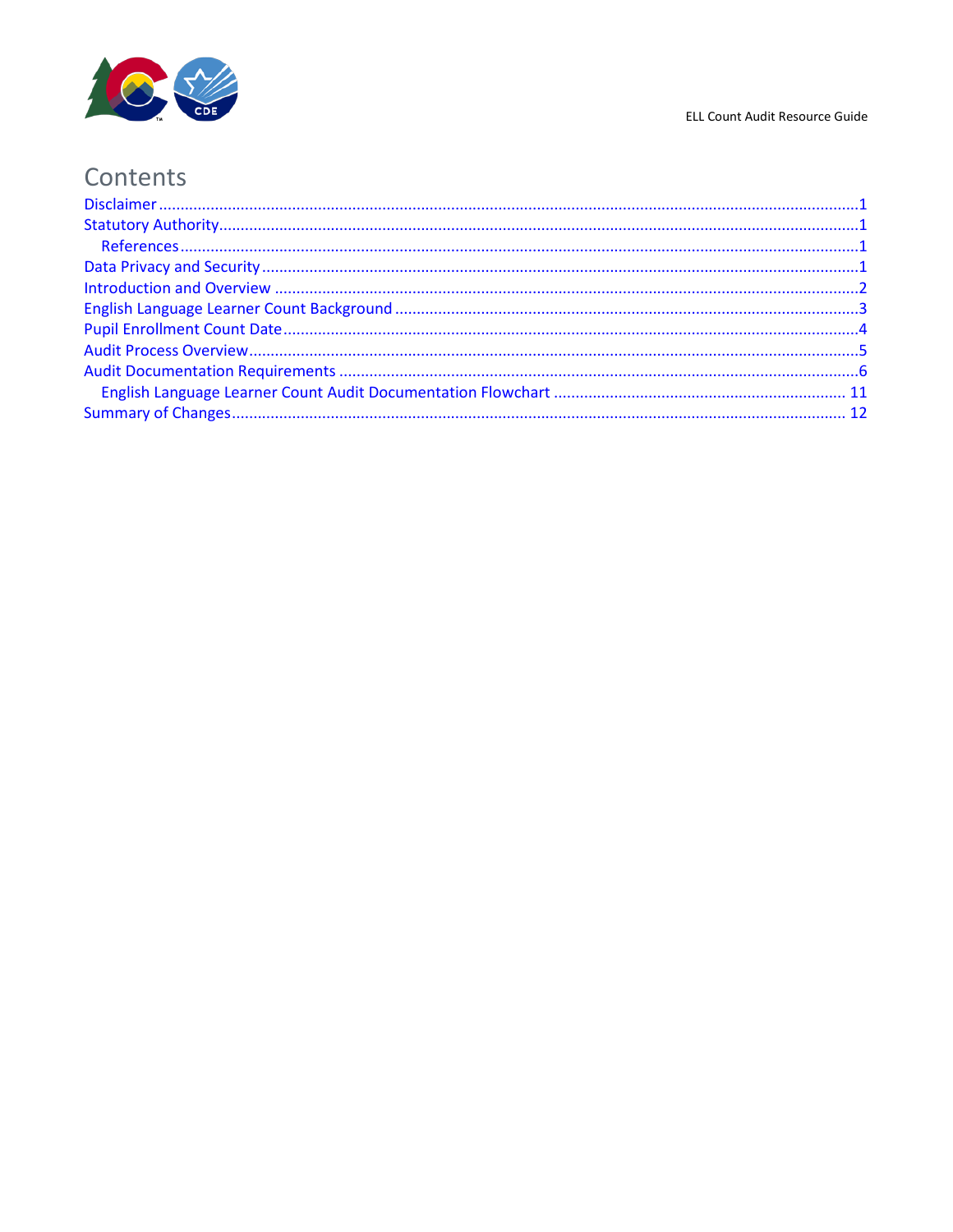

### <span id="page-2-0"></span>Disclaimer

When identifying English Learners (ELs) and reporting their English Language Proficiency (ELP) level, districts must follow Colorado's Standardized Requirements and Procedures for th[e Identification](https://www.cde.state.co.us/cde_english/identification-placement) an[d Redesignation](https://www.cde.state.co.us/cde_english/redesignation) of English Learners. For information about services for ELs, please refer to CDE's [English Language Development](https://www.cde.state.co.us/cde_english/eldguidebook) (ELD) [Guidebook](https://www.cde.state.co.us/cde_english/eldguidebook) an[d Provisional Identification Procedures](http://www.cde.state.co.us/cde_english/coloradointerimenglishlearneridentificationprocedures) documents.

The guidance in this document is not intended to supersede or contradict any program-specific guidance; the intent of this document is to outline documentation requirements that are subject to audit. Further, the documentation provided at the time of audit should be compiled from the district's already-existing body of evidence (i.e., districts should not be creating new documentation specifically for English Language Learner (ELL) Count audit purposes).

## <span id="page-2-1"></span>Statutory Authority

Section [22-54-103,](https://advance.lexis.com/documentpage/?pdmfid=1000516&crid=4d4973be-1a72-44f1-a963-7f48004100c5&nodeid=AAWAAHAABAACAAD&nodepath=%2FROOT%2FAAW%2FAAWAAH%2FAAWAAHAAB%2FAAWAAHAABAAC%2FAAWAAHAABAACAAD&level=5&haschildren=&populated=false&title=22-54-103.+Definitions&config=014FJAAyNGJkY2Y4Zi1mNjgyLTRkN2YtYmE4OS03NTYzNzYzOTg0OGEKAFBvZENhdGFsb2d592qv2Kywlf8caKqYROP5&pddocfullpath=%2Fshared%2Fdocument%2Fstatutes-legislation%2Furn%3AcontentItem%3A61P5-WTJ1-DYDC-J3JJ-00008-00&ecomp=L38_9kk&prid=ab0be101-ef3c-4e28-b488-a31b8de26d5f) C.R.S., grants the state board authority to "make reasonable rules and regulations necessary for the administration and enforcement" of the Public School Finance Act of 1994.

The Rules for the Administration of the Public School Finance Act of 1994 are published in 1 CCR [301-39.](http://www.sos.state.co.us/CCR/GenerateRulePdf.do?ruleVersionId=4949&fileName=1%20CCR%20301-39)

Colorado Revised Statutes, [www.lexisnexis.com/hottopics/colorado/](http://www.lexisnexis.com/hottopics/colorado/) Code of Colorado Regulations[, www.sos.state.co.us/CCR/Welcome.do](http://www.sos.state.co.us/CCR/Welcome.do)

*You must open your browser to ["Colorado Legal Resources"](http://www.lexisnexis.com/hottopics/colorado/) before clicking any link to a statutory reference*

<span id="page-2-2"></span>**References** [SB 21-268](http://leg.colorado.gov/sites/default/files/2021a_268_signed.pdf) [Section 22-54-102\(5\)\(c\)](https://advance.lexis.com/documentpage/?pdmfid=1000516&crid=d9dd70be-e844-4961-b906-1e40bee105fa&nodeid=AAWAAHAABAACAAC&nodepath=%2FROOT%2FAAW%2FAAWAAH%2FAAWAAHAAB%2FAAWAAHAABAAC%2FAAWAAHAABAACAAC&level=5&haschildren=&populated=false&title=22-54-102.+Legislative+declaration+-+statewide+applicability+-+intergovernmental+agreements&config=014FJAAyNGJkY2Y4Zi1mNjgyLTRkN2YtYmE4OS03NTYzNzYzOTg0OGEKAFBvZENhdGFsb2d592qv2Kywlf8caKqYROP5&pddocfullpath=%2Fshared%2Fdocument%2Fstatutes-legislation%2Furn%3AcontentItem%3A631N-NC23-CH1B-T03H-00008-00&ecomp=_g1_9kk&prid=910a2577-bf17-4a5c-896f-b2d2086cc376)

## <span id="page-2-3"></span>Data Privacy and Security

As a reminder, local education agencies must use secure means when sending Personally Identifiable Information (PII) to CDE. CDE strongly recommends that districts use a secure method if transferring PII between districts, schools, or with other parties. For example, an encrypted email, a secure file sharing tool like Syncplicity, or including the PII in a password protected document.

For more information, please visit the Data Privacy and Security website at <http://www.cde.state.co.us/dataprivacyandsecurity> or contact CDE's Data Privacy Office at [dataprivacy@cde.state.co.us](mailto:dataprivacy@cde.state.co.us)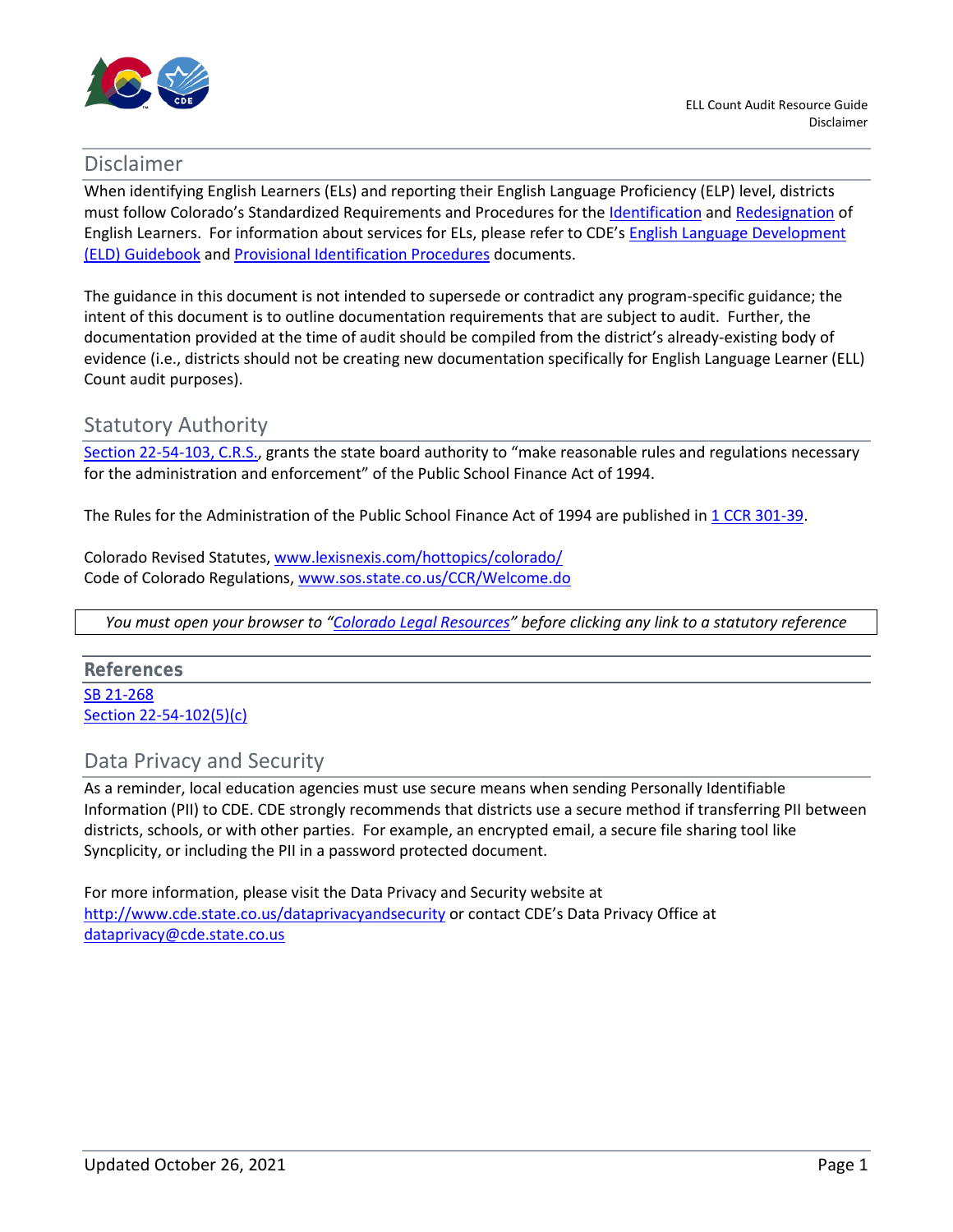

## <span id="page-3-0"></span>Introduction and Overview

The purpose of the 2021 edition of the ELL Count Audit Resource Guide ("Guide") is to provide helpful information to assist districts in preparing for their ELL Count audit. With the emergence of new technological capabilities, it is recommended whenever possible that districts retain their audit documentation in electronic format.

While this Guide has been developed to conform to state statute and the Code of Colorado Regulations (Administrative Rules), this document is not meant to be comprehensive and is not intended to replace state statute or administrative rules.

All references to "district" or "school district" includes the Charter School Institute (CSI), charter schools, charter school collaboratives, charter school networks, and BOCES. Each organization is encouraged to review all relevant sections of the Guide, state statute, and administrative rules.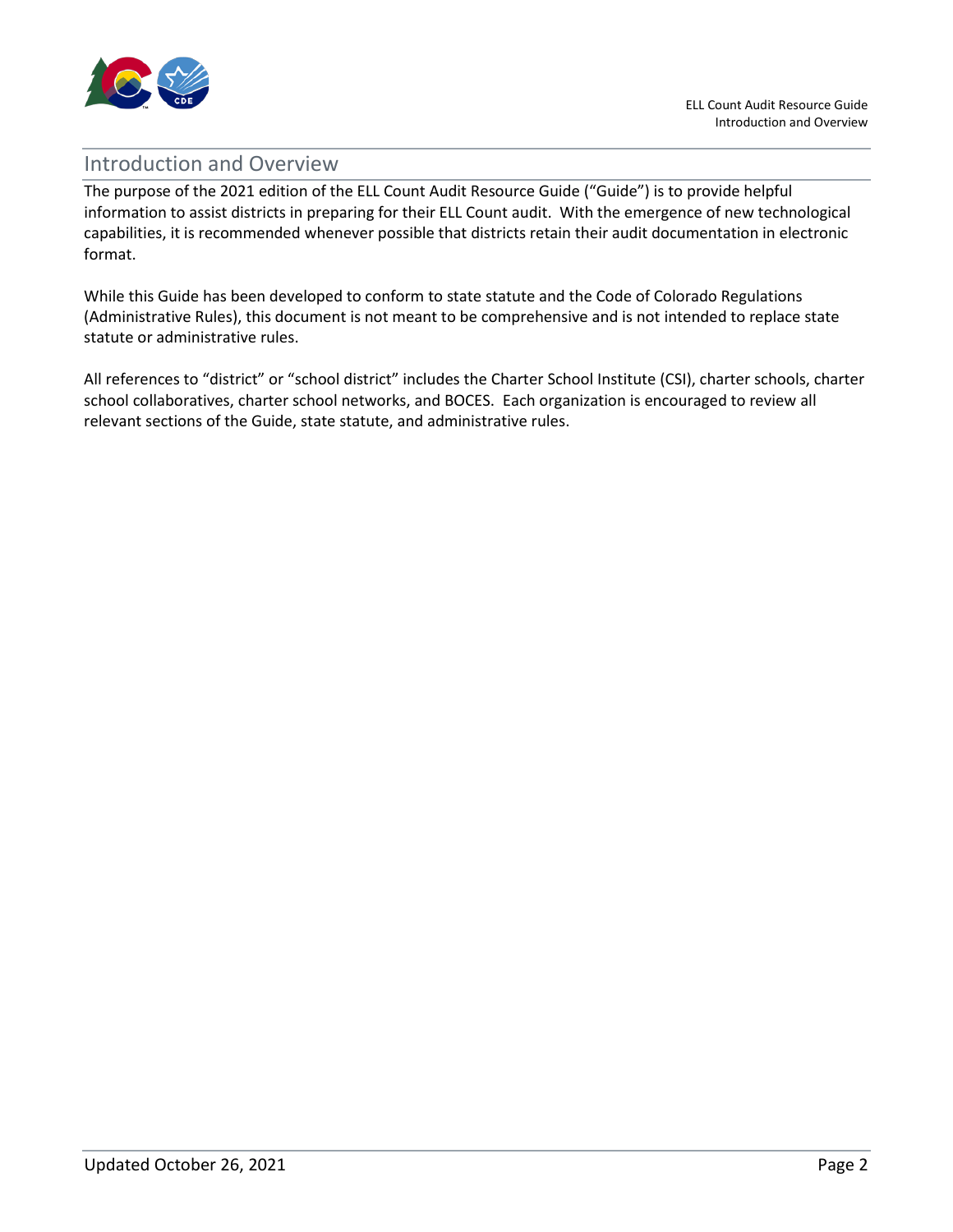

## <span id="page-4-0"></span>English Language Learner Count Background

Each year, all public school districts across the state of Colorado and the Charter School Institute participate in the Student October Count data submission to the Colorado Department of Education (CDE). The purpose of this data collection is to obtain required student-level data as provided for by state statute, including information regarding students' funding eligibility as outlined in the Public School Finance Act of 1994 (Section 22-54-101, C.R.S.). The Colorado Department of Education collects these data through the Data Pipeline with the Information Management Services (IMS) unit of CDE overseeing the collection.

**As provided for under** [SB21-268](http://leg.colorado.gov/sites/default/files/2021a_268_signed.pdf) **and beginning with fiscal year 2021-2022**, there is a new English Language Learner funding factor that will be included in the calculated total program funding for each district. This new funding factor will include additional funding to districts related to the total number of English learners included in the district's funded pupil count for the current year.

Student October Count data will be the primary source used to determine which students are included in the district's English Language Learner Count (ELL Count). Students meeting the following criteria as of the pupil enrollment count date and as reported in the Student October Count will be considered for inclusion in the district's ELL Count:

- Grade level: Kindergarten through  $12<sup>th</sup>$  grade
- Public School Finance Funding Status (i.e., funding code): 80, 82, 85, 91, 92, 94, 95
- Language Proficiency: 1 NEP (Non-English Proficient); 2 LEP (Limited-English Proficient)

#### **Additionally, the EL students meeting the criteria listed above must also be within the five-year funding window defined in the English Language Proficiency Act (ELPA) in order to be included in the ELL Count.**

*Please note that the English Language Learner Count/funding factor is separate from the categorical per-pupil funding districts received under the English Language Proficiency Act (ELPA). For more information about ELPA, please visit: [http://www.cde.state.co.us/cde\\_english/elpa.](http://www.cde.state.co.us/cde_english/elpa)*

In an effort to ensure accurate reporting of those data fields associated with the determination of each district's total program funding, the School Auditing Office will conduct periodic compliance audits of each district's Student October Count data, including a review of documentation to support the district's English Language Learner Count, specifically the district's determination of language proficiency for students reported as Non-English Proficient (NEP) and Limited-English Proficient (LEP).

With the emergence of new technological capabilities, districts should be prepared to provide all audit documentation in electronic format. Districts should further be prepared to provide source documentation in addition to any standard reports when requested by an auditor. Each district shall retain complete documentation supporting any certification made to CDE or any other data given to CDE for purposes of administering the Public School Finance Act of 1994 until audited by CDE, or until five years from the certification due date, whichever comes first.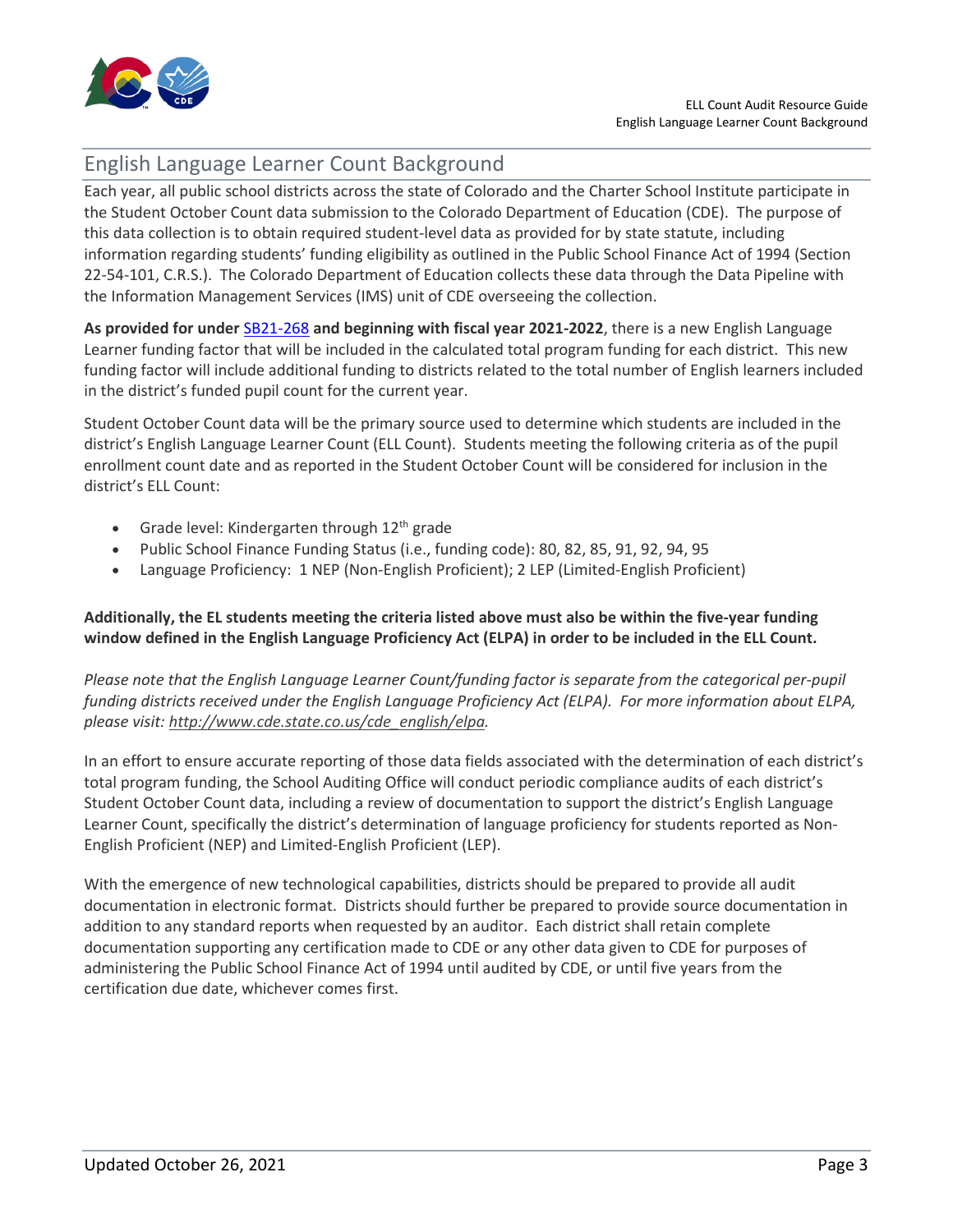

## <span id="page-5-0"></span>Pupil Enrollment Count Date

The pupil enrollment count date is October 1 of each year, unless that date falls on a Saturday, Sunday, or major religious holiday. If the pupil enrollment count date falls on a Saturday, Sunday, or major religious holiday, the pupil enrollment count date will be the following school day.

The determination of the pupil enrollment count date shall not be affected by a district's decision to not have school on the pupil enrollment count date.

#### **2021 Pupil Enrollment Count Date: Friday, October 1, 2021**

When reporting English language proficiency within the 2021-22 Student October Count, the district should report the student's level as of the pupil enrollment count date.

Throughout this Guide, in the event a district or school has been granted an alternative count date, said date should be used wherever "pupil enrollment count date" is referenced.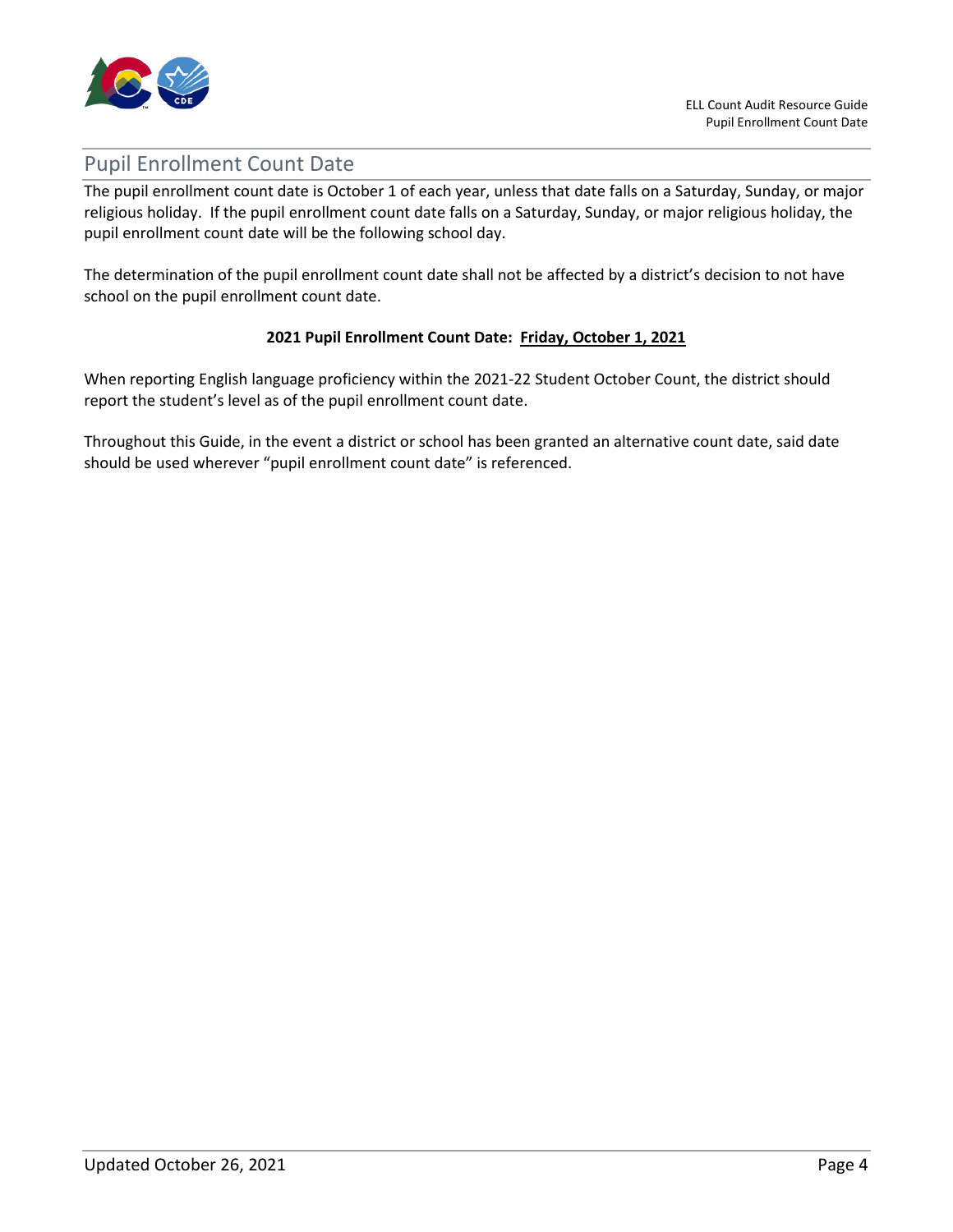

## <span id="page-6-0"></span>Audit Process Overview

Prior to selecting a random sample of students included in the district ELL Count, the School Auditing Office will determine if CDE has been provided with prior-year WIDA ACCESS assessment scores at or above CDE's proficiency cut points for ACCESS (4.0 Overall and 4.0 on Literacy) for students included in the ELL Count. Students for whom the assessment scores are below the CDE proficiency cut points for ACCESS will not be included in the district's sample. All remaining students will be part of the population from which the sample will be pulled.

At the time of audit, the School Auditing Office will select a random sample from the remaining students using a risk-based audit approach for which the district will need to provide applicable documentation. **The documentation provided at the time of audit should be compiled from the district's already-existing body of evidence; districts should not have to create new documentation specifically for ELL Count purposes.**

The documentation review process will follow the steps below:

- 1) CDE will review the WIDA ACCESS scores from the prior school year that were provided by the thirdparty assessment vendor. If WIDA ACCESS assessment scores from the prior school year for a student are not available, or do not demonstrate an English language proficiency level of NEP or LEP, the district may provide further documentation.
- 2) As part of the district's overall body of evidence, if the district administered an EL identification assessment (as appropriate, based on the student's grade level), the district can provide a Screener score report that evidences an English language proficiency level of NEP or LEP:
	- WIDA Screener score report
	- W-APT assessment score report (Kindergarten or first-semester 1st grade students only)
- 3) If a WIDA Screener score report for a student is not available, or if the report does not demonstrate an English language proficiency level of NEP or LEP, the district should be prepared to describe its process for EL identification and/or redesignation and provide further documentation demonstrating this process was followed to determine the student had a qualifying language proficiency level.

These documents are described in more detail in the following section.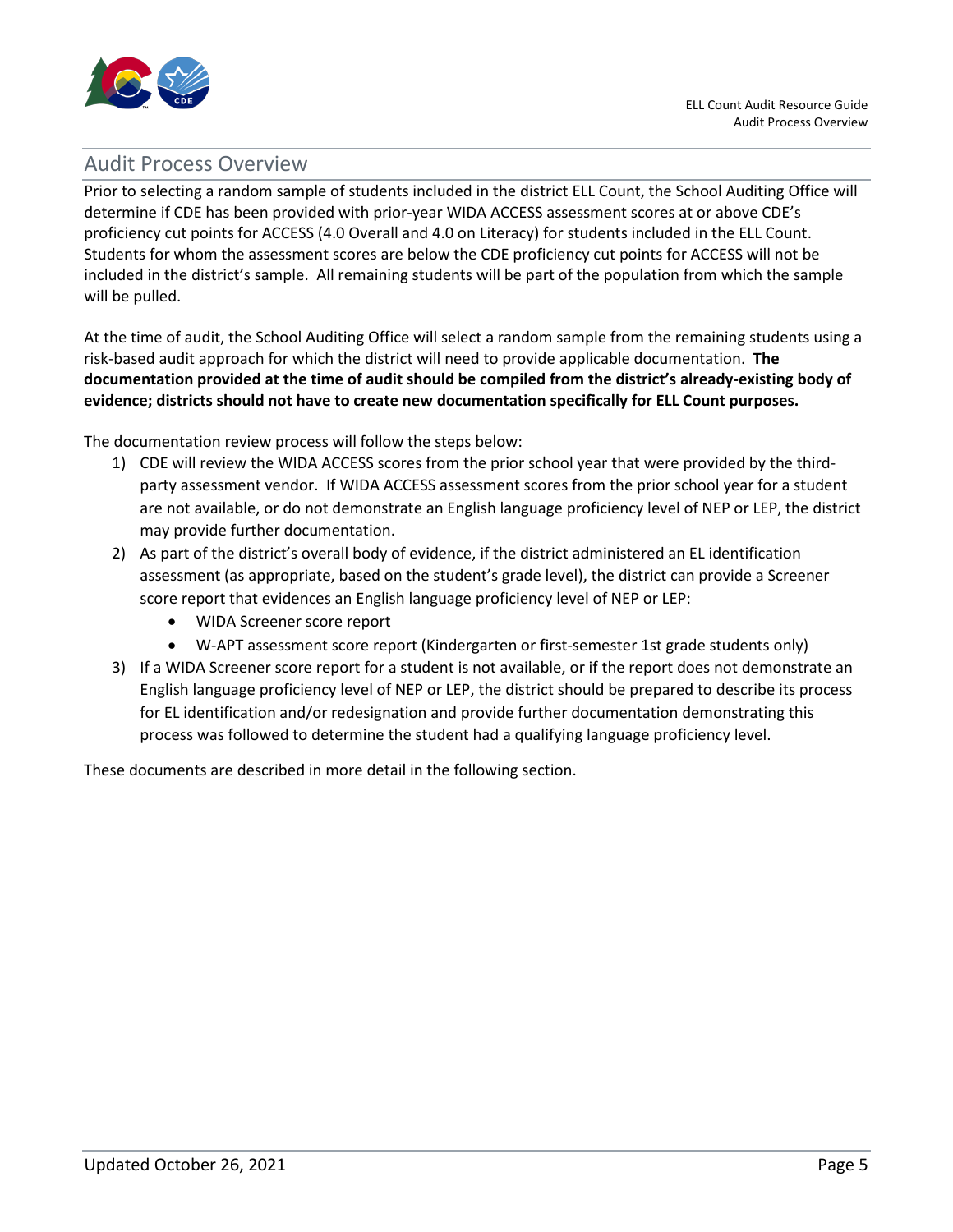

## <span id="page-7-0"></span>Audit Documentation Requirements

At the time of audit, districts must be prepared to provide documentation evidencing language proficiency for a sample of funded students reported as NEP or LEP as of the pupil enrollment count date. The documentation provided at the time of audit should be compiled from the district's already-existing body of evidence (i.e., districts should not be creating new documentation specifically for ELL Count audit purposes).

#### Prior-year WIDA ACCESS English language proficiency assessment score

If CDE has been provided by the third-party assessment vendor with WIDA ACCESS English language proficiency scores that support a student's English proficiency level of NEP or LEP from the prior school year, **no further documentation is necessary.**

If prior-year WIDA ACCESS scores are at or above the CDE proficiency cut points, or if the student did not participate in the assessment, then the district may provide a Screener score report.

#### WIDA Screener score report

The WIDA Screener assessment is available in both paper and online formats; some districts may use a combination of these formats to assess a student's English language proficiency. **WIDA Screener scores must be dated between the beginning of the prior school year and the pupil enrollment count date of the current year.** The WIDA Screener is appropriate for all students in the second semester of  $1<sup>st</sup>$  grade through grade 12. (For example, if the district reports a student with an English language proficiency level of NEP or LEP in October 2021, the district may provide a WIDA screener score report administered between August 2020 and October 1, 2021.)

#### *Paper Format*

This assessment will be delivered using a student response booklet, and the student's raw score data will be entered into the WIDA Score Calculator. Upon submission, the Score Calculator will calculate the student's Proficiency Level and a report can be generated using the "Printer Friendly Version" button. **This generated report may be submitted at the time of audit to the School Auditing Office for students included in the ELL Count sample.**

|                            | <b>WIDA Screener</b>                                                                                                                                                                                                                                                                            |                                                                                                              |                                                                                                                 |
|----------------------------|-------------------------------------------------------------------------------------------------------------------------------------------------------------------------------------------------------------------------------------------------------------------------------------------------|--------------------------------------------------------------------------------------------------------------|-----------------------------------------------------------------------------------------------------------------|
|                            | <b>Score Report</b>                                                                                                                                                                                                                                                                             |                                                                                                              |                                                                                                                 |
| Test Date: 12/4/2017       | Test Administrator/Scorer:                                                                                                                                                                                                                                                                      |                                                                                                              |                                                                                                                 |
| <b>Student Information</b> |                                                                                                                                                                                                                                                                                                 |                                                                                                              |                                                                                                                 |
| First Name:                | Last Name:                                                                                                                                                                                                                                                                                      |                                                                                                              |                                                                                                                 |
| Birthdate:                 | Current                                                                                                                                                                                                                                                                                         |                                                                                                              |                                                                                                                 |
| State ID:                  | Grade:<br>School:                                                                                                                                                                                                                                                                               |                                                                                                              |                                                                                                                 |
| District:                  | State:                                                                                                                                                                                                                                                                                          | в                                                                                                            |                                                                                                                 |
| Home<br>Language(s): -     |                                                                                                                                                                                                                                                                                                 |                                                                                                              |                                                                                                                 |
| English Language services. | for English Language services. Please refer to state policy for making decisions about a student's eligibility for<br>Scores are reported as Language Proficiency Levels. Proficiency levels are only reported as whole numbers and<br>the composites are rounded to the nearest PL or half PL. | is based on the WIDA English Language Development Standards and is used to determine a student's eligibility |                                                                                                                 |
|                            | <b>Language Domain Scores</b>                                                                                                                                                                                                                                                                   | <b>Proficiency Level</b>                                                                                     |                                                                                                                 |
| Listening                  |                                                                                                                                                                                                                                                                                                 | $\overline{2}$                                                                                               |                                                                                                                 |
| Reading                    |                                                                                                                                                                                                                                                                                                 | $\overline{2}$                                                                                               |                                                                                                                 |
| Writing                    |                                                                                                                                                                                                                                                                                                 | $\overline{2}$                                                                                               |                                                                                                                 |
| Speaking                   |                                                                                                                                                                                                                                                                                                 | 3                                                                                                            |                                                                                                                 |
|                            | <b>Composite Scores</b>                                                                                                                                                                                                                                                                         | <b>Proficiency Level</b>                                                                                     |                                                                                                                 |
|                            | Oral Language                                                                                                                                                                                                                                                                                   | 3                                                                                                            |                                                                                                                 |
| Literacy                   |                                                                                                                                                                                                                                                                                                 | 2.5                                                                                                          |                                                                                                                 |
| Overall*                   |                                                                                                                                                                                                                                                                                                 | 3                                                                                                            | designed to provide a snapshot of an English Language Learner's general English language proficiency. This test |

*Sample Paper WIDA Screener Score Report*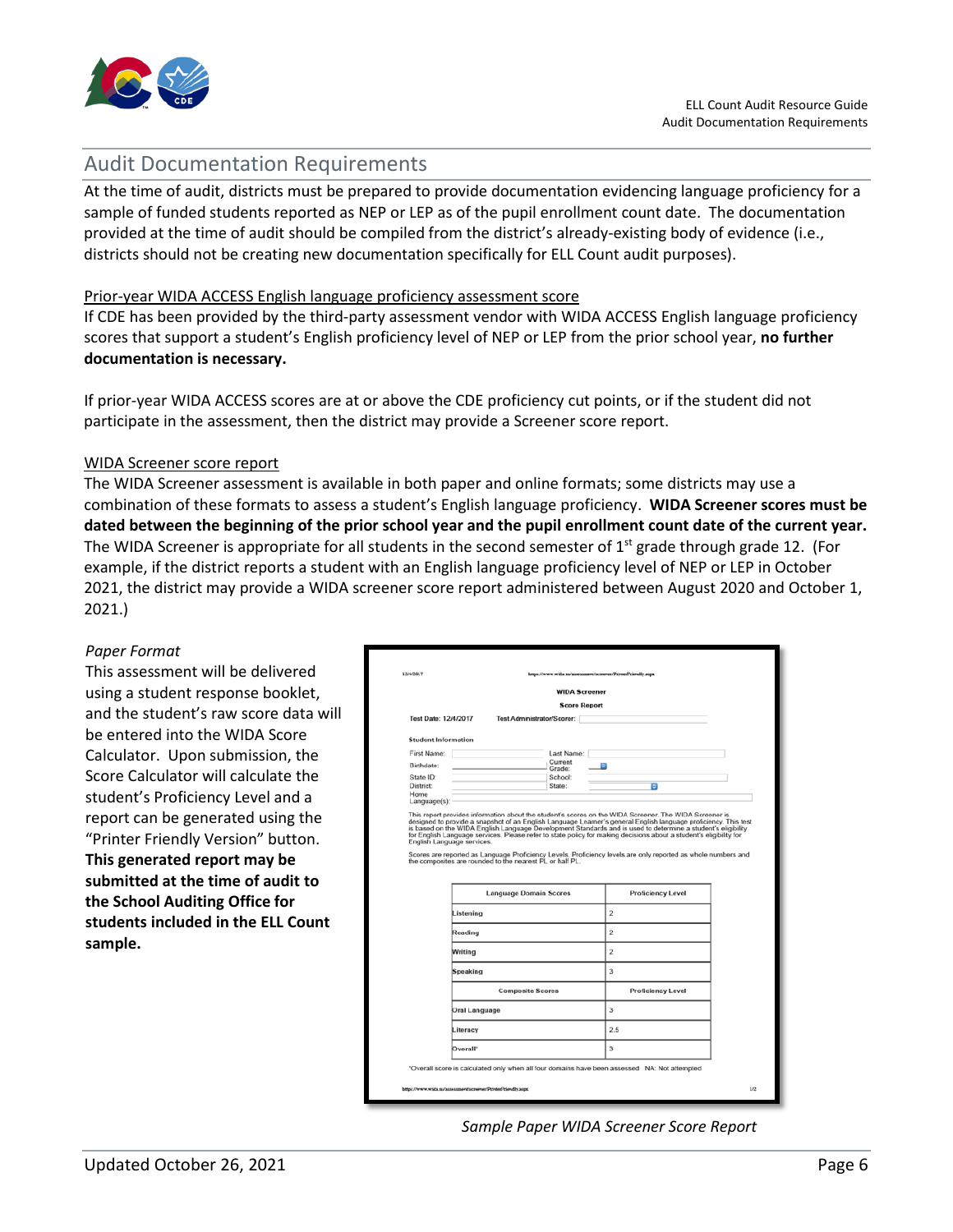

#### *Online Format*

This assessment will be delivered online through WIDA Assessment Management System (AMS) software and the writing and speaking domains will be scored locally. "On-Demand Reports" are generated locally and may be accessed by logging into the WIDA AMS, selecting "Report Delivery," and then "On-Demand Reports" from the navigation menu. (For detailed instructions regarding searching for students and creating reports, please refer to the WIDA Screener Test Administration Manual). **The [PDF report](#page-8-0) for a single student or a [bulk export](#page-9-0) of WIDA Screener scores generated out of the WIDA AMS may be submitted at the time of audit to the School Auditing Office for students included in the ELL Count sample**.

#### WIDA **WIDA Screener - Online Score Report** Test Date: 09/21/2016 **Test Administrator/Scorer: Student Information First Name: Remus** Last Name: Lupin Birthdate: 03/10/1960 Current Grade: 06 School: DRC Use Only - Sample School State ID: District: DRC Use Only - Sample District WI State: WI Home Language(s): This report provides information about the student's scores on the WIDA Screener. The WIDA Screener is designed to provide a snapshot of an English Language Learner's general English language proficiency. This test is based on the WIDA .<br>English Language Development Standards and is used as one criterion to determine a student's eligibility for English Language services. Please refer to state policy for making decisions about a student's eligibility for English Language services. Scores are reported as Language Proficiency Levels, Proficiency Levels (PLs) are reported as whole numbers for the Language Domain Scores and the Composite Scores are reported to the whole PL or half PL. **Language Domain Scores Proficiency Level Listening**  $4.0$ **Speaking** 60  $30$ **Reading** Writing 60 **Composite Scores Proficiency Level**  $5.0$ **Oral Language**  $5.0$ Literacy

\*Overall Score is calculated only when all four domains have been assessed. NA: Not available

12/04/2017

#### *Sample Online WIDA Screener Score Report*

 $5.0$ 

#### <span id="page-8-0"></span>*Accessing WIDA Screener Online Student Score Reports*

Score Reports may be generated on demand after the Speaking and Writing scores have been submitted. To access student reports:

Overall\*

- log in to WIDA AMS
- select Report Delivery
- click On-Demand Reports from the navigation menu

Access to on-demand reports is controlled by the permission **View Dynamic Reports.** This permission is automatically granted to personnel at the district level, who may choose to assign it to others as appropriate. Within the **On-Demand Reports** functionality, users must filter by Administration, District, School, and Report Type, and may utilize further filters before selecting **Find Students.** A list of students who meet the filter criteria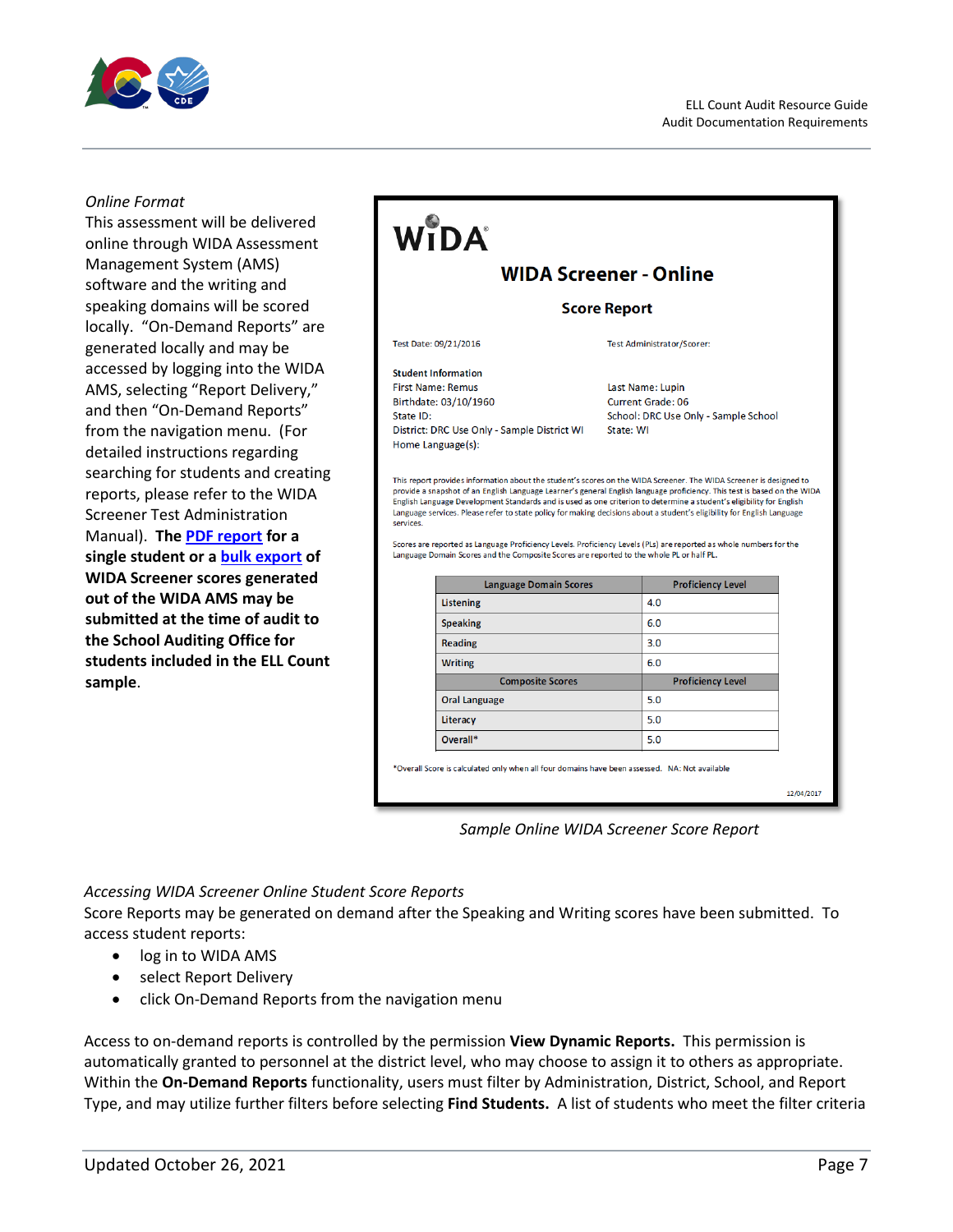

displays in the **Students** grid. Select the students whose reports you wish to view and choose to open or download their PDF reports. (Source: WIDA Screener Online TAM, version 1.4)

#### <span id="page-9-0"></span>*Exporting WIDA Screener Online Student Records*

This function is limited to district-level exports (there is no school-level export). Access to the Export Students function is controlled by the Export Students permission. This permission is included in the permission set for the district. Users can export student data only for the district(s) and administrations to which they have access. This process creates a .csv file. The file format and layout match the file format/layout requirements that are used for the Upload Multiple Students process. The Export Students process is available for the duration of an administration. Users can begin exporting student records as soon as they are available in WIDA AMS (after the Pre-ID data is loaded) and can continue the export process even after reporting has started.

To access the Export Students function, from the My Applications menu bar select Student Management, then select Student Exports. Use the Site Selection page to search for the site of export. Note: in order to use the Export Student function, permission to access the site is required.

- 1. Select CO from the **State drop-down menu**
- 2. Click **Select a Site** to display the Site Search page
- 3. Type an entry to search by **District Name or Code**. (This filters to district-level sites. Type in any part of the district (site) name or code)
- 4. After selecting a Site, **select an Administration**. The Administration options are displayed in the Select an Admin dialog box
- 5. Click **Select** in the Select column of a district name/administration to select the site to export. Click the district name/administration, the site appears in the Selected Sites field. The table below indicates which option to select for each Administration:

| Year                      | <b>Name</b>                        | Code          | <b>Number</b> |
|---------------------------|------------------------------------|---------------|---------------|
| 2021-2022                 | <b>WIDA Screener</b><br>Assessment | <b>EWD008</b> | 596008        |
| 2020-2021                 | <b>WIDA Screener</b><br>Assessment | <b>EWD808</b> | 596808        |
| 2019-2020                 | <b>WIDA Screener</b><br>Assessment | <b>EWD908</b> | 596908        |
| Prior to June 27,<br>2019 | <b>WIDA Screener</b><br>Assessment | <b>EWD408</b> | 596408        |

- 6. Enter more names or codes to select additional sites or administrations. After entering three characters or numbers, a list of matching sites with the corresponding Administration appears. Process a maximum of five export requests at a time. A warning message appears when the maximum number of exports has been reached.
- 7. If the wrong site or Administration has been selected, delete the selection by clicking the **Trash** icon
- 8. After making and checking selections, click **Export**

The Export Results grid that appears lists all of the exports selected by the user that have not expired. While an export file is being created, the status **Processing…** appears in the Download Link column, indicating that file creation is in process. Once a file is available for download, a **link to download** the file appears in the Download Link column. **Note:** Large files take longer to process, navigate away from the page while the process runs and return later to access the download link(s). Files are available for download up to 24 hours after the initial request. After 24 hours, the files expire and are removed from the Export Results list, the download is no longer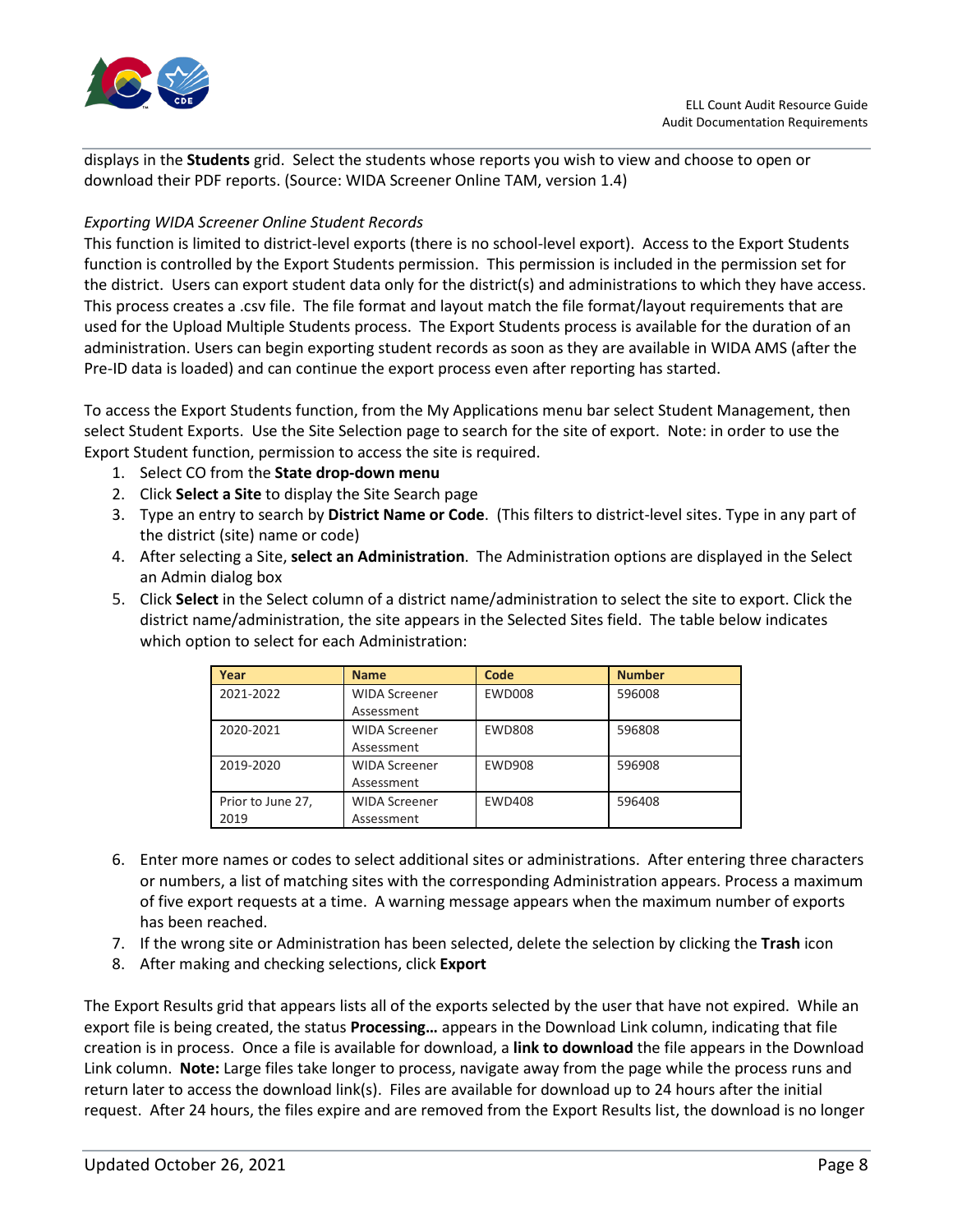

available in the grid, and you must request another site export to restart the process. To keep files permanently, save to district's network or local drive. (Source: WIDA AMS User Guide, 2021-2022)

#### W-APT Assessment Summary Scoring Sheet

The W-APT is a paper-based assessment to identify EL students and may only be administered to students in Kindergarten or the first semester of the  $1<sup>st</sup>$  grade. Proficiency Levels are not calculated for this assessment; only raw scores are recorded on the Summary Scoring Sheet. **This document may be scanned and submitted to the School Auditing Office at the time of audit for students included in the ELL Count sample**. W-APT scores must be dated between the start of the prior school year and the pupil enrollment count date of the current school year.

|                                                                                 | Date: Unit of Changes (Changes Changes Changes Changes Changes Changes Changes Changes Changes Changes Changes Changes Changes Changes Changes (Changes Changes Changes Changes Changes Changes Changes Changes Changes Change |         |         |
|---------------------------------------------------------------------------------|--------------------------------------------------------------------------------------------------------------------------------------------------------------------------------------------------------------------------------|---------|---------|
| <b>Listening and Speaking</b>                                                   |                                                                                                                                                                                                                                | Reading | Writing |
| <b>Raw Score</b><br>(ENTER TOTAL CORRECT<br>FROM SCORING SHEET)                 | <b>Raw Score</b><br>(ENTER TOTAL CORRECT<br>FROM SCORING SHEET)                                                                                                                                                                |         |         |
| <b>Oral Proficiency Score</b><br>(ENTER SCORE USING<br><b>CONVERSION TABLE)</b> | <b>Skills Description</b><br>(ENTER DESCRIPTION FROM<br><b>CONVERSION TABLE)</b>                                                                                                                                               |         |         |
|                                                                                 |                                                                                                                                                                                                                                |         |         |
|                                                                                 |                                                                                                                                                                                                                                |         |         |

*Sample W-APT Summary Scoring Sheet*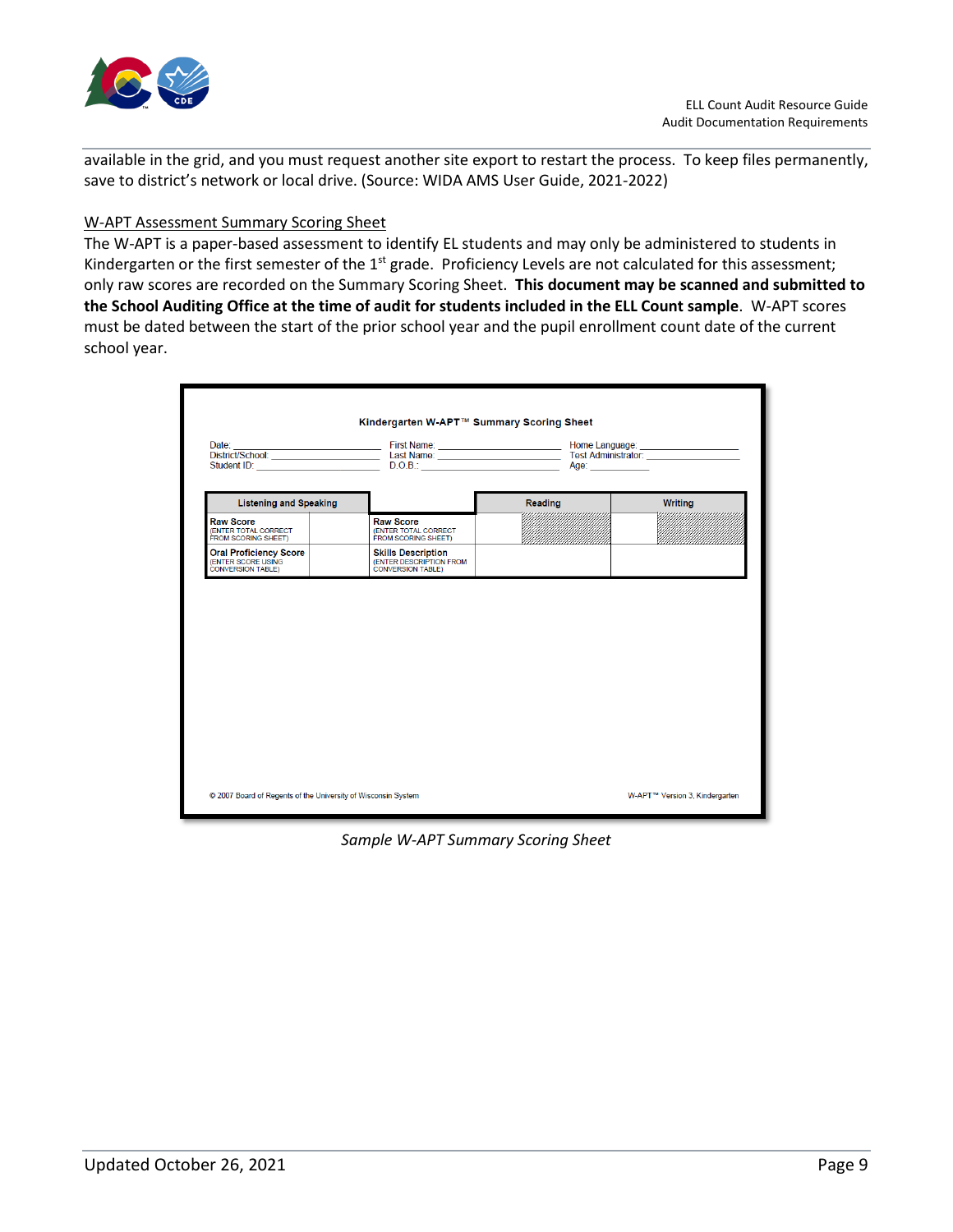

#### Further Documentation

In the event that WIDA ACCESS scores, WIDA Screener score reports, or W-APT scoring sheets are not available (or do not demonstrate a Language Proficiency level of NEP or LEP), it may be necessary for districts to provide further documentation to demonstrate ELL Count eligibility.

Examples of situations when further documentation is needed include:

- A student remains in an ELD program despite WIDA ACCESS scores that qualify for redesignation to FEP Monitor based on CDE proficiency cut points
- The district is following an interim EL identification procedure as a result of the COVID-19 pandemic. (For more information about interim identification, please visit the [COVID-19 and CLDE](http://www.cde.state.co.us/cde_english/covid19andclde) webpage.)
- The student did not have a valid WIDA ACCESS score.

In these instances, **the district should be prepared to provide written documentation that clearly describes the district's process for identifying students with a language proficiency level of NEP or LEP, as well as documentation demonstrating that this process was followed for each student reported as such in the Student October Count data collection and included in the district's ELL Count sample.**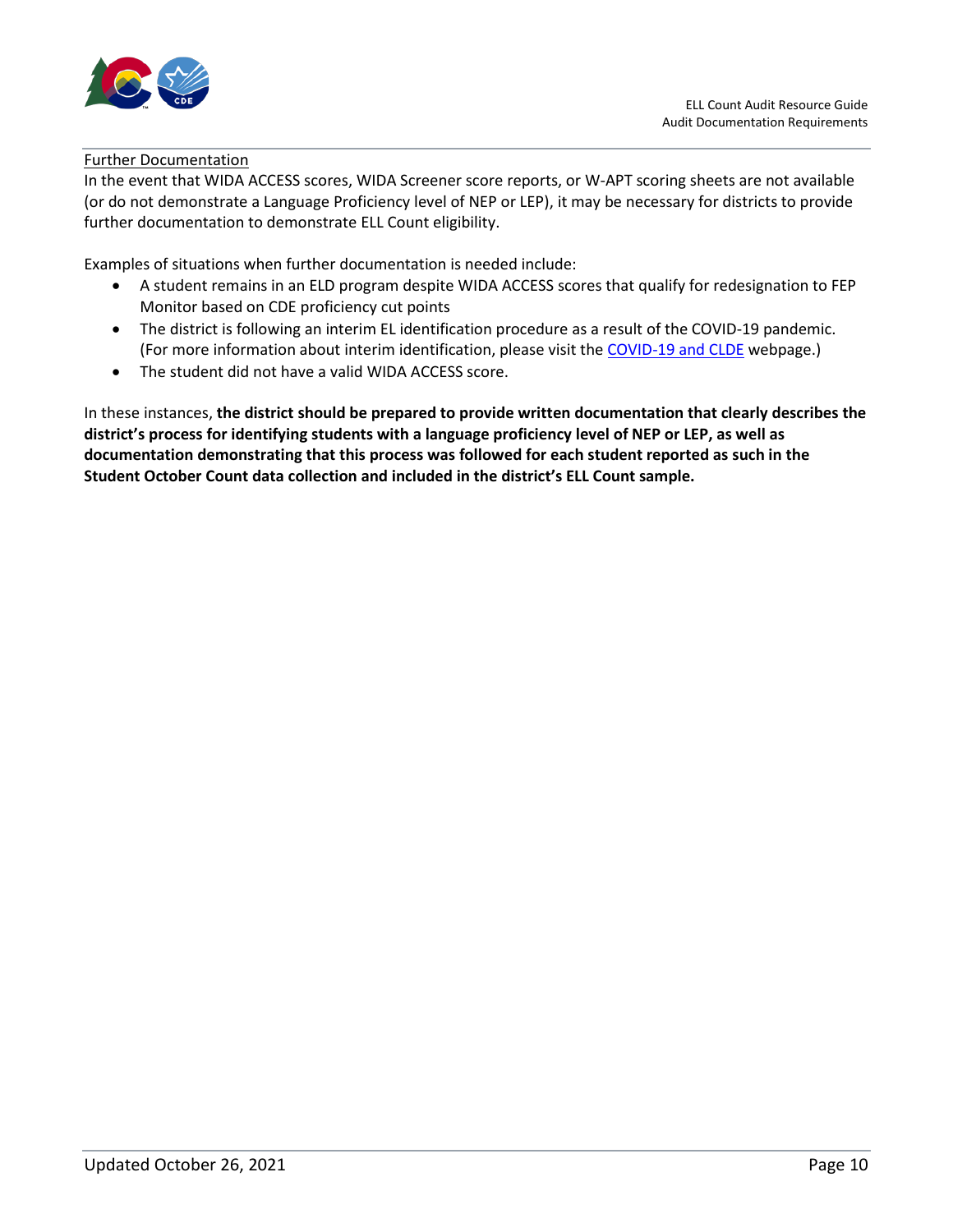

#### <span id="page-12-0"></span>**English Language Learner Count Audit Documentation Flowchart**